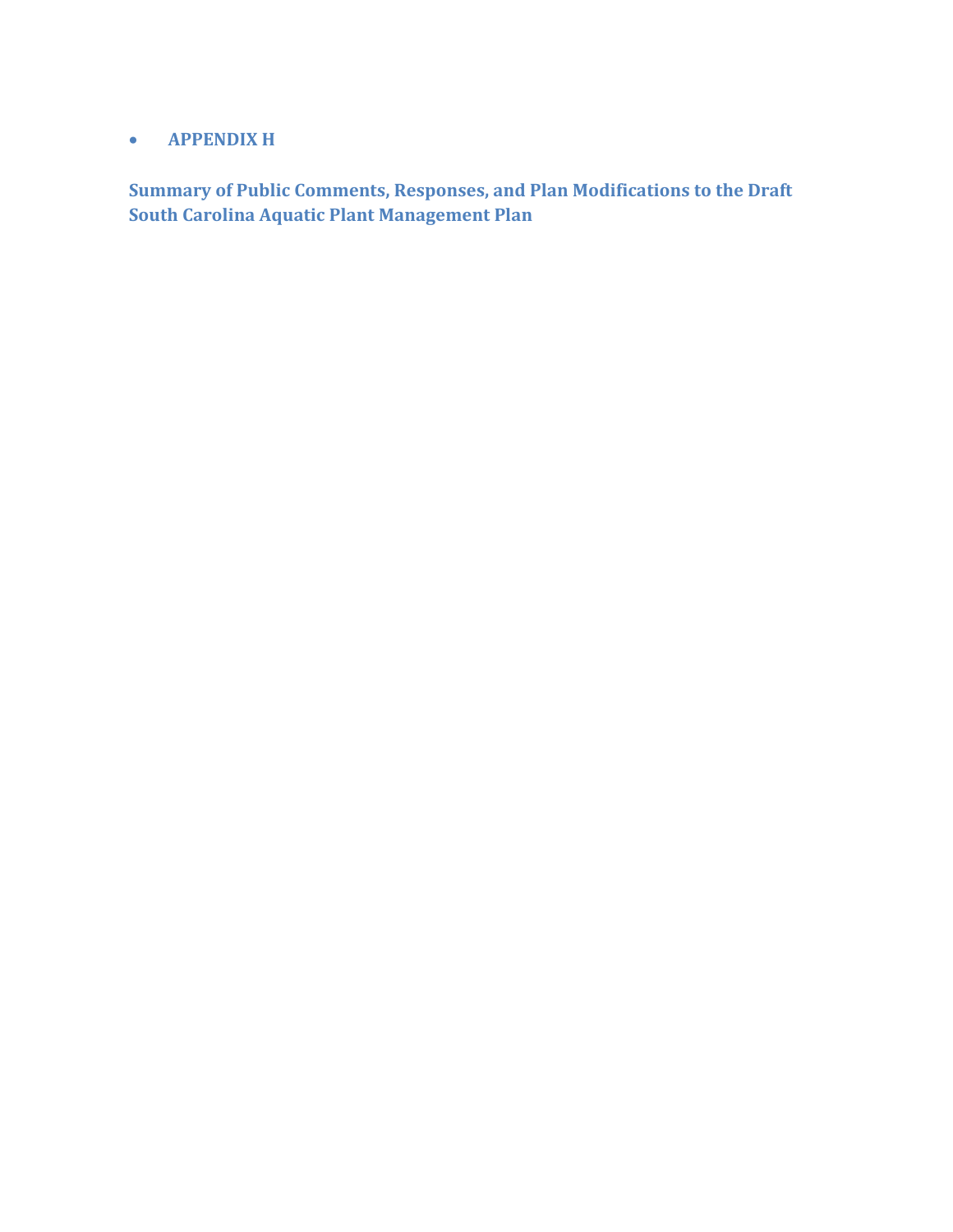- **Summary of Public Comments, Responses, and Plan Modifications to the Draft 2013 South Carolina Aquatic Plant Management Plan**
- **Santee Cooper Lakes**
- •
- **36 Comments, 3 Opposed, 33 Supported Internet petition, 206 opposed**
- •
- •

## **Comments**

## • **Opposed:**

- •
- We, the undersigned, support population levels of 10 triploid grass carp per acre of hydrilla as stated in the 2013 DRAFT SOUTH CAROLINA AQUATIC PLANT MANAGEMENT PLAN [hereafter known as 'The Plan'] for the Santee Cooper lakes, Lake Marion and Lake Moultrie. We do not, however, agree with additional stocking of 52,590 triploids to account for the "additional submersed species that are palatable to triploid carp". Triploid Carp are a control method for hydrilla only, and additional fish should not be added under the notion that the fish might consume native, beneficial vegetation. If the fish are consuming native vegetation, other options at controlling hydrilla should be explored. We make these recommendations based on the following:

• Availability of certain aquatic plant species is necessary to provide food and habitat for waterfowl populations wintering on the Santee Cooper System, and

• The Santee Cooper system is a multiuse system and, we believe, the interests of waterfowl and waterfowling are under represented in The Plan, and

• Winter waterfowl populations utilizing the Santee Cooper system are just starting to show a recovery after the over-release of triploids that occurred during the mid-1990s, and

• The Plan lists triploids as control agents only for hydrilla not any other aquatic species, and

• The Plan does not consider the reduction of hydrilla coverage as a result of the very low water levels that dewatered thousands of acres on both lakes in late 2012 through January of 2013.

• Coverage of 5,290 acres of non-hydrilla vegetation is biologically healthy for a shallow-water system of more than 170,000 acres

- Clark McCrary +205 others
- "Once again I am writing you to ask that you please reduce the amount of sterile grass carp that you plan to release this year."
- -Bruce Bonge
- •
- "…I do not understand how we need to eradicate the entire "invasive" species of aquatic plants simply because Cross can't draw water out of the lake to cool the 4 units that it has?" "Save the Hydrilla!! The other invasive aquatic species may need some attention in small isolated areas but for the love of the lake don't drop the wrecking ball on the entire ecological system for small isolated areas."
- -Marc Scarborough
- •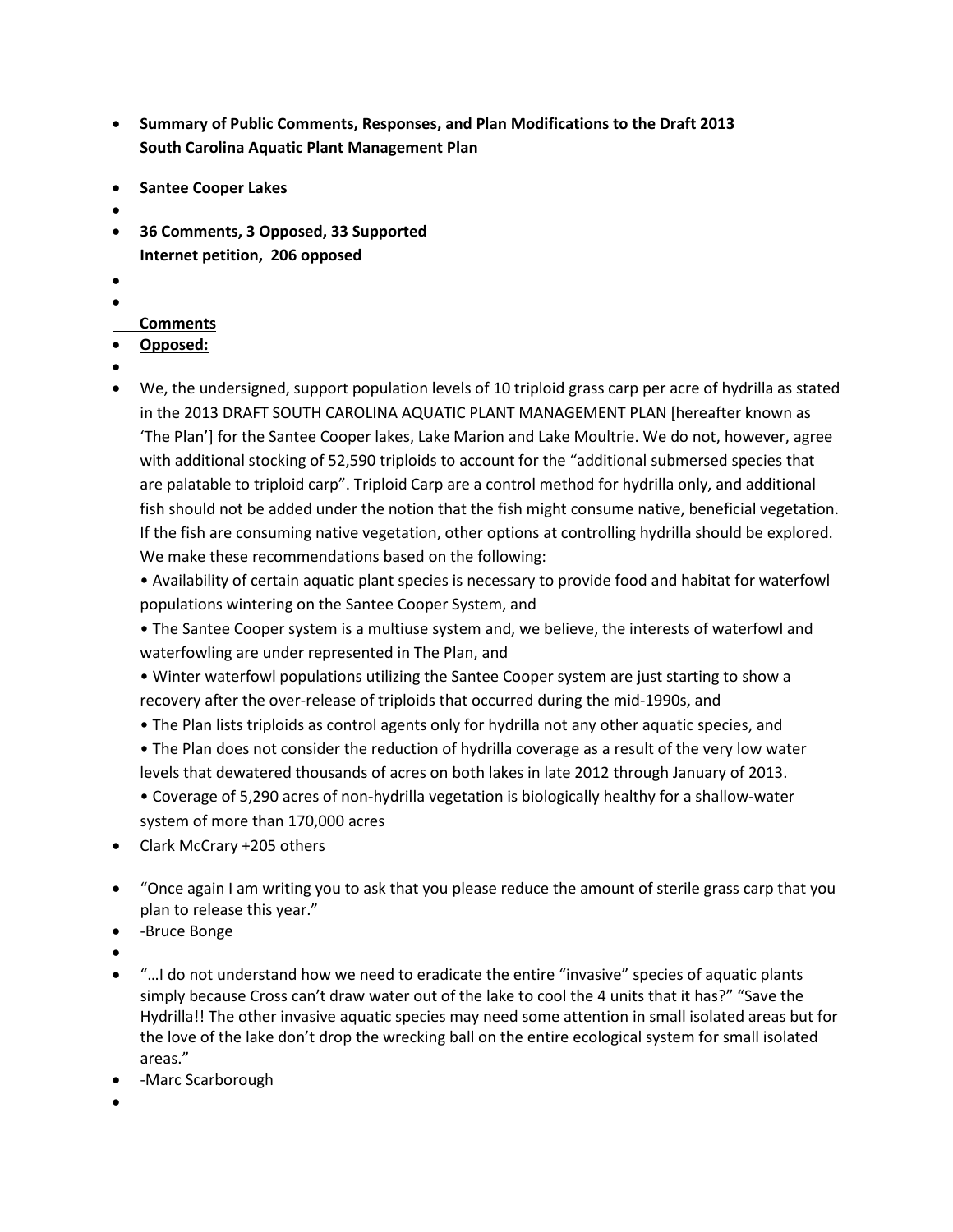- "After reading the draft plan for Lake Moultrie and Marion, I would request that the panel look at other control methods other than carp. I have been seeing the threat being the crested heart plant more than any other."
- -Jess Williams
- •
- **Supported:**
- •
- "The Santee Cooper Counties Promotion Commission supports DNR's plan to control and eliminate invasive plants in the Santee Cooper lake system."
- -Mary Shriner, TMP
- •
- "I support the APMP for the treatment of weeds…"
- -Frank Bryant
- •
- "We support your efforts to control the invasiveweeds"
- -Carl M Cagle
- •
- "I approve 2013 weed control plan."
- -Ann Kelley
- •
- "I support Santee Cooper in spraying the invasive weeds in the lakes."
- -katandmac tds.net
- •
- "My husband and I are 100% supportive of the aquatic nuisance program."
- -Christine Edwards
- •
- "Please put me on the record as strongly supporting the continuation of the weed control program."
- -Ashley N. Cartrette
- •
- "I am very much in favor of aggressively treating the aquatic weeds"
- -Charles Bostic
- •
- "I agree with proposal that Santee Cooper and DNR has laid out to control invasive weeds."
- -H.L. "Tap" Tapley
- •
- "I am in total agreement with Santee Cooper and DNR's proposal to control invasive weeds"
- -Alfred H. Kelley
- •
- "I am in total agreement with controlling these weeds!"
- -Fay Tapley
- •
- "I sincerely hope that Santee will address this situation aggressively this year."
- -Patricia R Motley
- •
- "I am in favor of DNR's proposed plan for controlling aquatic weeds in Lake Marion."
- -Ted Broughton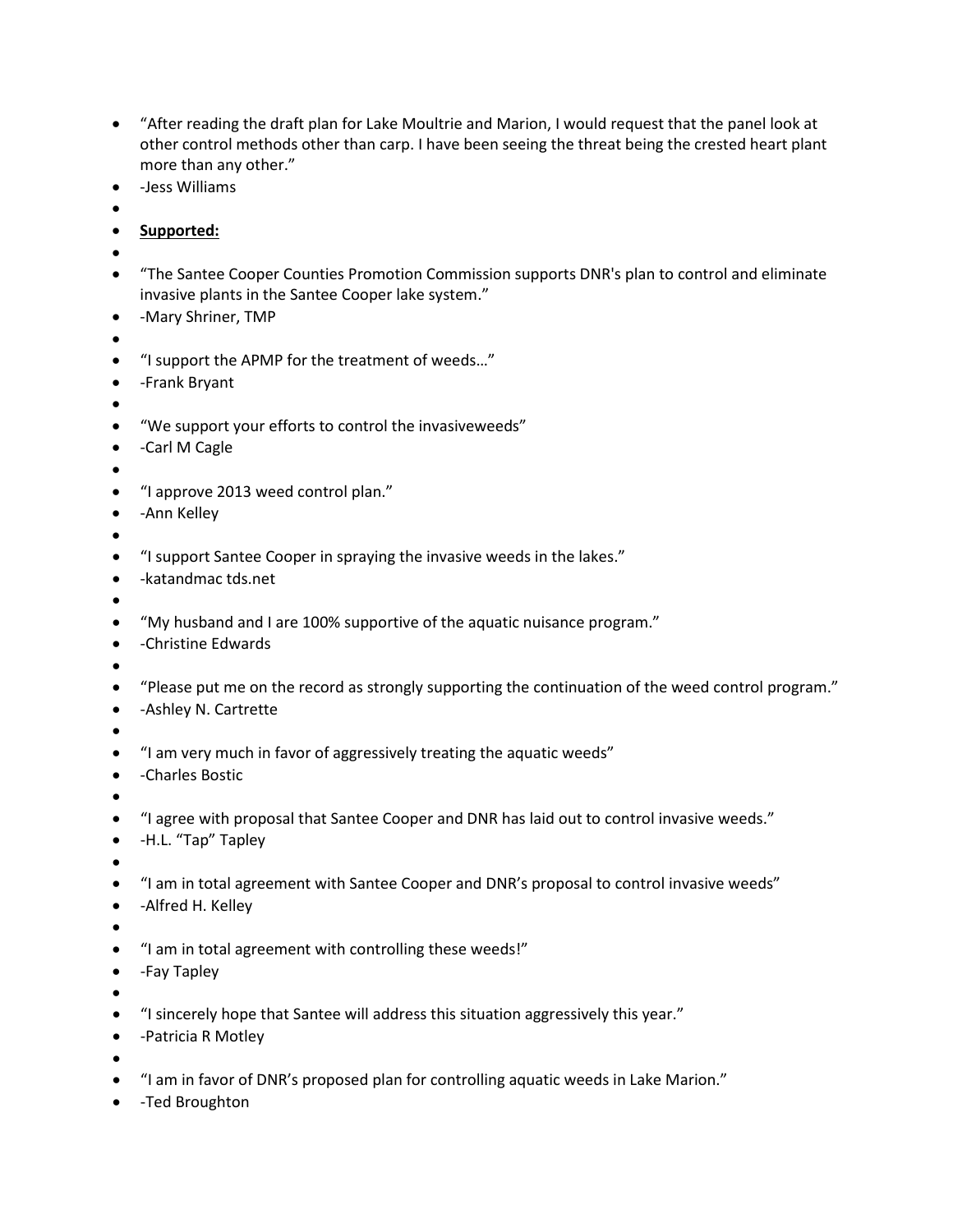- "I support SCDNR's/Santee Cooper's effort to control invasive weeds in Lake Marion."
- -Dianne Munkittrick
- •
- "Please, please continue the battle! We need to have someone fighting for us to keep this growth under control. Thank you for all you do!"
- -Jeannette Palladino
- •
- "I would like to express my support of the 2013 Aquatic Plant Management Plan."
- -Debra Gleaton
- •
- "Please continue the weed control programs in this area"
- -Jami Cornwell
- •
- "My husband and I have no problem with Santee Cooper controlling the weeds in the lake"
- -Marion Vacher
- •
- "I am all for Santee Cooper attempting to re-introduce chemical week control. I am not sure about the status of the grass carp program, but something has to happen or our lake front property will be a garden."
- -Rodney Johnson
- •
- "I live on one of the cannals, We really need to control the weeds. If not they will complettly clog the cannal."
- -Don Steele
- •
- "I am in favor of spraying the lake for weeds."
- -Frankie Herndon
- •
- "As a homeowner I sincerely hope that this is a program that will continue and not be influenced by occasional users of the waters."
- -Sandra & Wayne Smith
- •
- "Please allow the folks that know what is best for the lake to continue keep the programs working."
- -Danny Winstead
- •
- "We really support Santee Coopers plan to keep these weeds under control."
- -Robert and Bliss Adams
- •
- "Please do whatever you can to get rid of the rapidly spreading weeds and other invasive plants."
- -Tommy Geddings
- •
- "Please do not cancel this program or take anything away from it. If anything we need more."
- -Don and Karen Marlowe
- •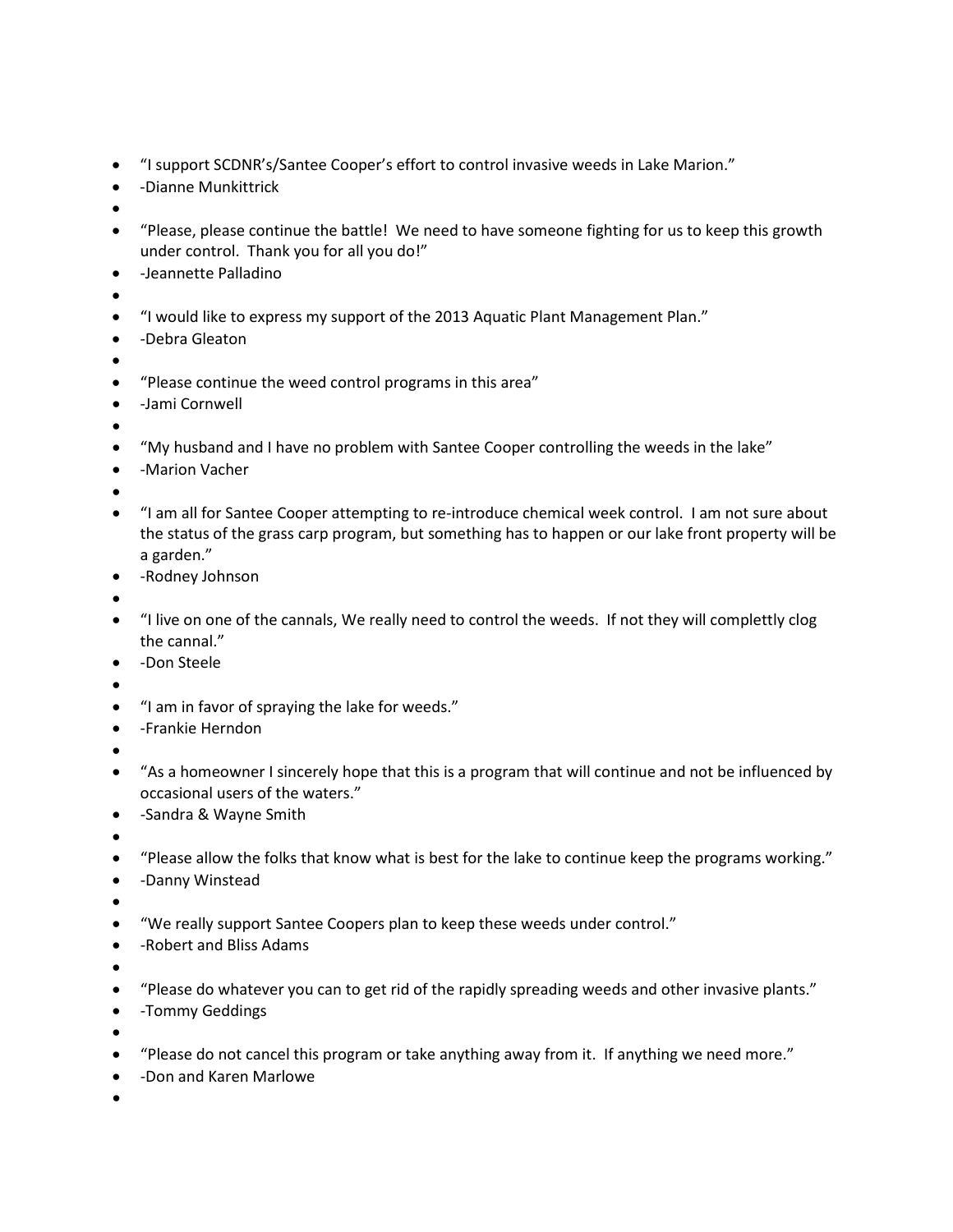- "Please do not cancel this program or take anything away from it. If anything we need more."
- -Mary McSwain
- "I realize the lake system is very large, I'm not for total elimination of the vegetation in the lake system, but it does require some type of control either with grass carp, spraying (using something that works) by boat or air."
- -Glenn Baxley
- •
- "I would like to thank those on your staff who have kept the invasive aquatic, Floating Crested Heart, from taking over Saint Julien's Cove over the past few years. I also appreciate the efforts of your Air Boat Spraying Team who have done an excellent job on their annual visits."
- -Ed Davis
- •
- "I appreciate you in advance for letting me express my opinion of the spraying of the lake and keeping our water clear of the aquatic weeds."
- -George Morris
- •
- "Please help us to clear our water of this nuisance so that people & wildlife can return to normal"
- -Peggy Ramsey
- •
- "Just a note to add to the others in support of your efforts to control the invasive weeds. We Agree!"
- -Joe Newman
- •
- "I encourage you to dedicate more time and resources to this and other endeavors to protect our lakes."
- -Pamela D. Anderson

## • **Comments and Revisions:**

• **Response:** 

• SCDNR and Santee Cooper continue to agree that we need aquatic vegetation in the Santee Cooper Lakes to have a great natural resource. We also agree that vegetation absolutely needs to be of the native variety and not hydrilla. Eradication of established hydrilla utilizing current technology is virtually impossible. The goal of aquatic plant management on the Santee Cooper Lakes is to reduce hydrilla acreage while promoting a diverse natural habitat for fisheries, waterfowl and other animals. That goal is set forth in a Memorandum of Understanding between Santee Cooper and the SCDNR. The MOU provides for a minimum of 10% of the surface area of the lakes to be maintained with a diverse assemblage of native aquatic plants which includes a combination of submersed , floating leaf, and emergent plant species that provide habitat and food for game and non-game fish and wildlife species. According to a survey in the fall/winter, 22% of the Santee Cooper system has aquatic vegetation with over 9% of that being submersed native vegetation . These totals are well above the 10% minimum with almost that amount of native submersed vegetation alone.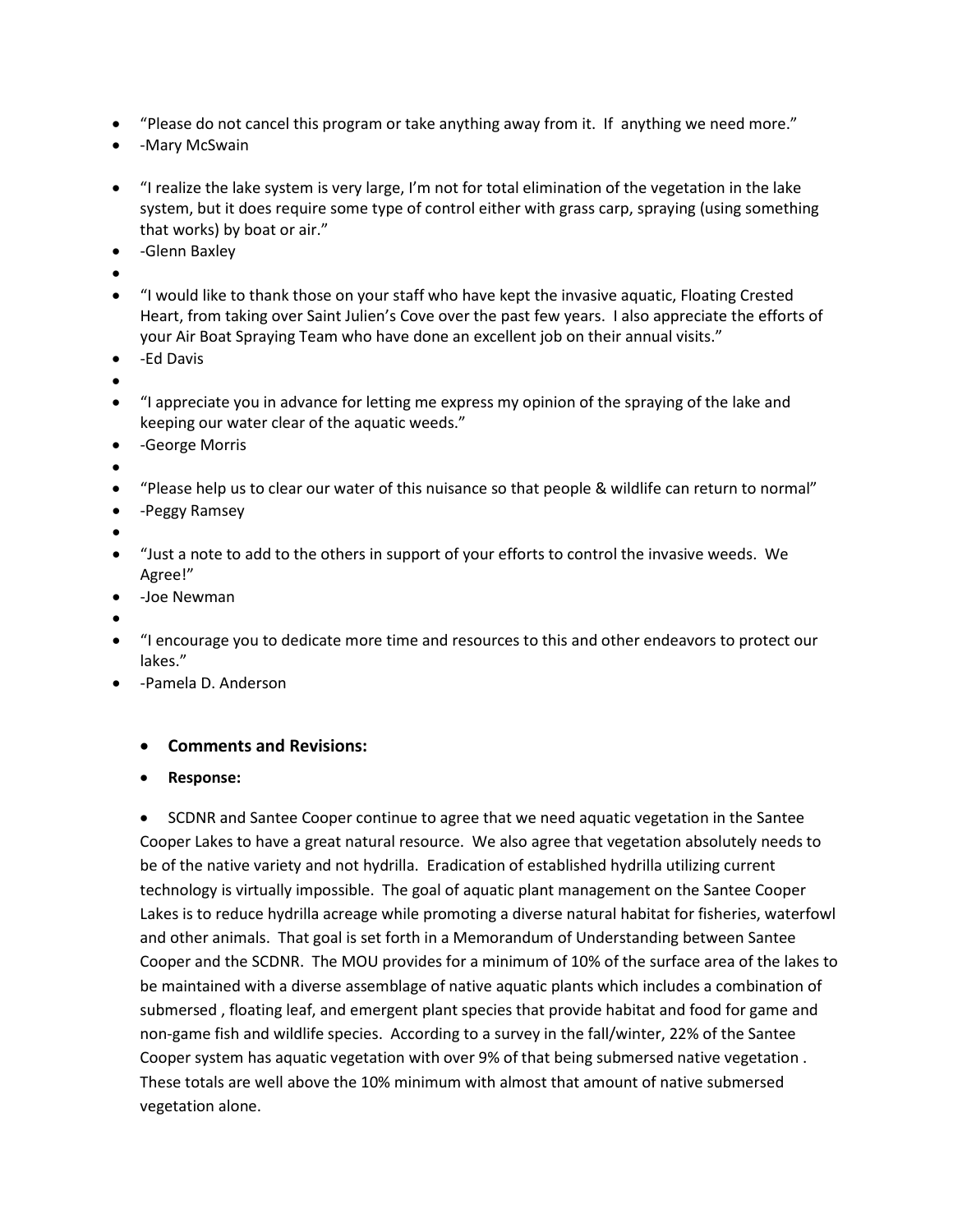• The hydrilla increase is what is so problematic. Not only has the hydrilla acreage doubled to just over 7210 acres on the main lake system, It is actually replacing some of the native eel grass (Vallisneria) in some coves in lower Marion and upper Moultrie.

• The consensus of those that disapprove of the plan seems to be in favor somewhat of controlling the invasive weed hydrilla while allowing native species to flourish. Generally the most unified approach by some of the commentors is to allow the 25 fish per vegetated acre for 7,210 acres( to move forward with disapproval towards the extra fish directed towards the additional stocking rate of 10 fish per vegetated acre of native pondweeds and naiads. The opinion is the stocking of this extra amount will definitely be detrimental to the ever increasing population of beneficial native vegetation. While those opinions contain merit it does not take into account the SCDNR and Santee Cooper's intent to monitor the progress of the carp's control and the potential negative impacts to native vegetation. The plan is not trying to eliminate the naiad or pond weed, but trying to account for the distraction it creates to hydrilla herbivory. Research is still underway by SCDNR fisheries staff to determine the most effective ways to reduce the grass carp population if they are effective on the hydrilla but have too great a negative impact on beneficial native species. This is a concerted effort to shift from a maintenance issue to a more aggressive approach to rebalance the system to reduce hydrilla while still promoting growth of native beneficial vegetation.

• In order to enhance native plant growth and habitat, innovative management techniques shall continue to be utilized. Introduction of desirable native plant species, which enhancing wildlife and waterfowl management areas and implementing strategic lake level management measures will be continued in 2013. Those efforts include Santee Cooper and SCDNR staff; along with numerous concerned volunteers spending numerous hours on the lakes in an effort to harvest seed for additional plantings in the spring and summer. Techniques are have been developed for more efficient and effective planting techniques

• Also included in the MOU is annual monitoring of the vegetative community and a cooperative effort to monitor the health of the fishery and waterfowl populations. The data derived from annual surveys will be utilized in an annual meeting between SCDNR and Santee Cooper to review the results of monitoring and treatment programs and to determine the effectiveness of the programs and to develop annual work plans.

• Sterile grass carp are utilized so that we may control their numbers in the lakes and eliminate an overabundance. Current research shows that the carp have an approximate mortality rate of 32% per year. Grass carp have been in the system throughout the entire recent period of vegetation expansion. Some \$400,000 was expended to determine the impacts of stocking grass carp in the Santee Cooper lakes, including impacts to fisheries, water quality, and vegetative coverage. Additionally, the U.S. Army Corps of Engineers developed and published a detailed Environmental Assessment for the use of grass carp to control hydrilla in South Carolina in both the late 1980's and again in 2005. The EA considered impacts to native fish populations, water quality, aquatic plant populations, as well as tourism and recreation (fishing, hunting and boating). Among other positive findings, the EA states that "sterile grass carp provide a safe, cost effective means of controlling